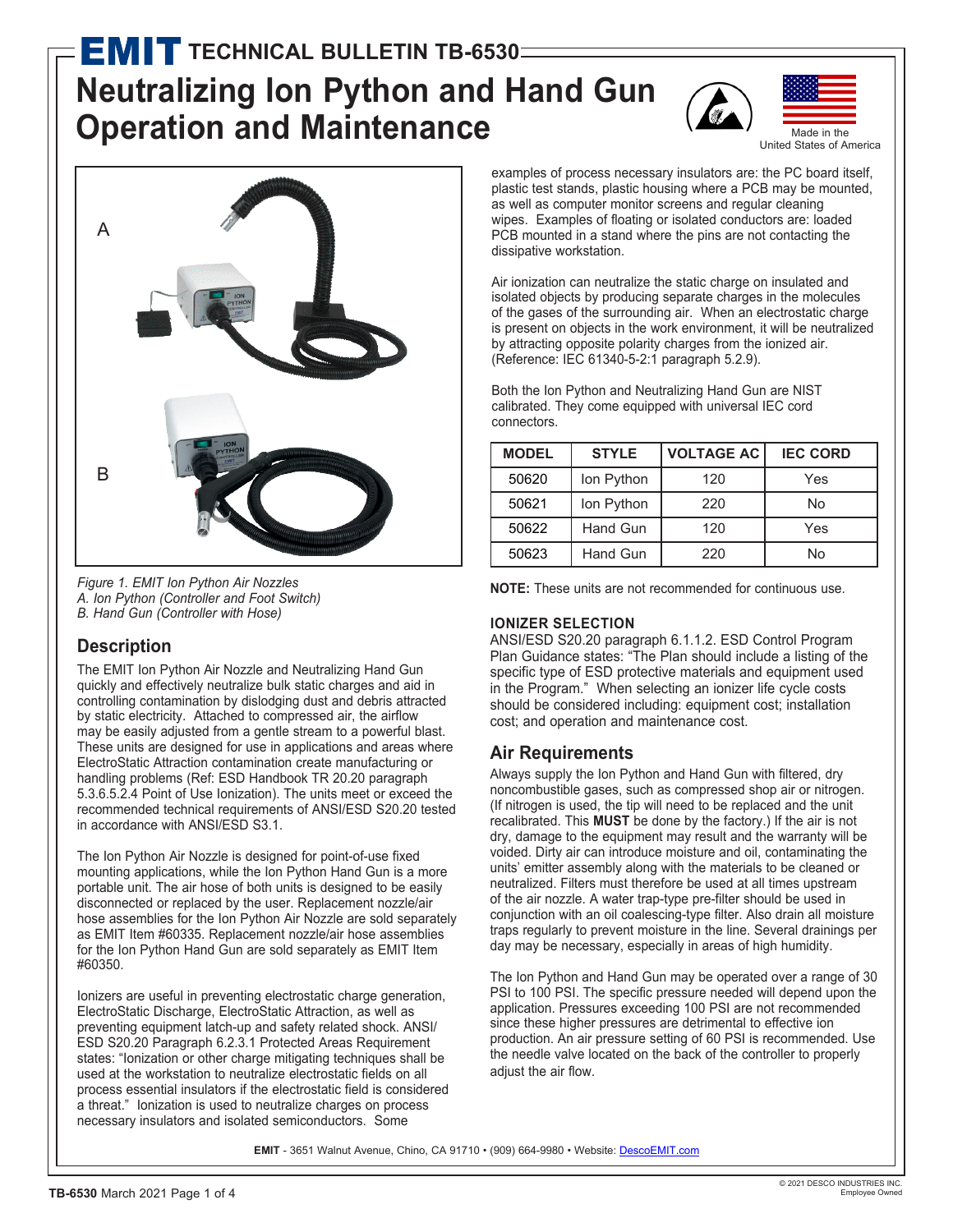## **Air Supply Connection**

Turn off air at regulator (or compressor). Insert the brass male connector (1/4" tubing to 1/8" pipe thread) into an available port on the regulator. If all ports are being used, a "T" or "+" may be added to create more ports. Connect the 1/4" tubing to the male connector on the needle valve on back side of the unit, following the instructions given below.

#### **To connect tubing or filter to quick connect fitting:**

Cut end of plastic tubing square and clean. Push against the collar with thumbnail. While holding collar in, push tubing into the fitting until it bottoms out completely.

#### **To release tubing or filter from quick connect fitting:**

Push against the collar with thumbnail. While holding collar in, push tubing inward slightly, then pull tubing out.

#### *IMPORTANT NOTE: User should exercise caution when using any compressed air device.*



*Figure 2. Connecting the filter.*

## **Electrical Requirements**

The Ion Python and Neutralizing Hand Gun must be connected to a properly grounded receptacle for the units to operate properly. It is recommended that the AC outlet be checked for proper wiring and grounding. (Use Desco 98130 AC Outlet Tester or equivalent)

Do not under any circumstances remove the ground pin from the plug of these units.

NOTE: Grounding of these units is necessary not only to ensure that they operate properly, but to eliminate the possibility of an electrical shock.

## **Operation**

Turn on unit with switch on the front panel. The green light indicates that the air nozzle is ready for use. Point nozzle at object to be cleaned or neutralized.

When using the Ion Python, actuate foot pedal switch to initiate the flow of air and neutralizing ions. Best results are normally obtained when holding the nozzle within .5' to 1.5 feet of the item being neutralized.

For the Neutralizing Hand Gun, push button on the nozzle body to initiate the flow of air and neutralizing ions. Best results are normally obtained when holding the nozzle within 2 or 3 feet of the item being neutralized; hold the nozzle closer when required.

#### *NOTE: Unit is not designed for continuous duty.*

A needle valve is located on the back of the unit for fine adjustments to the air flow, or for shutting off the air to the nozzle. Airflow on the unit can be adjusted from a gentle blow to a strong blast, allowing for use in most applications. Do not obstruct the air jet with fingers or other objects. Do not force any object into the air jet hole; this action can easily damage the emitter pin and prevent the controller from producing the ionization necessary for neutralizing static charges.



The ion balance is affected by many factors, such as distance, air flow, humidity, and emitter contamination. Therefore, before using this device around components and assemblies which are highly sensitive to ESD. it is recommended that the user thoroughly evaluate the application prior to its use.

*Figure 3. Airflow adjustment valve*

Avoid sharply bending or a crushing the black convoluted tubing under feet, rolling chairs or other furniture.

#### **IMPORTANT NOTE: These air nozzles are not explosion proof. Do not use in environments where volatile materials are present.**

EMIT solid-state electronic equipment is compact and rugged but should be treated as sensitive electronic equipment. With proper installation and a continued preventive maintenance program you will ensure the proper performance of the unit.

## **Theory of Operation**

The Ion Python and Neutralizing Hand gun employ high voltage AC to create a balanced ion field. AC systems utilize emitters that are switched rapidly between positive and negative high voltage, usually at the power line frequency (50/60 Hz). The emitter is located at the end of the nozzle. This emitter produces large amounts of positive and negative ions, which mix with the air supply and create a highly effective neutralizing field. Any material within this field will be neutralized rapidly. The air nozzles also eliminate contamination by dislodging dust and debris which is attracted to a material's surface by static charges. Once static charges are neutralized, dust particles and other forms of contamination are freed and carried away by the air stream. EMIT ionizers meet the ANSI/ESD S20.20 minimum recommended technical requirement range of less than ±50 volts voltage offset tested in accordance with ANSI ESD S3.1. Air Nozzle Ionizers typically can provide ±20 volt offset balance.

#### **Maintenance**

"Periodic verification of ionizers is performed to provide continuing indication of required ionizer performance. The more critical the ionizer application, the more important it is to verify that the ionizers are working correctly. Periodic verification testing is most often performed under actual use conditions. In general, all ionizers should be checked, rather than a random sample." ESD SP3.3 Periodic Verification of Air Ionizers, A2.1

"Periodic verification procedures should be a part of the initial acceptance process to provide baseline data for comparison with future measurements. A schedule should be established for periodic verification testing." ESD SP3.3 Periodic Verification of Air Ionizers, section 7

"Ionizers should be tested for discharge time and balance after they have been installed in the use location. The time intervals for subsequent measurements will depend on the users requirements." ESD Handbook TR 20.20 paragraph 5.3.6.6.5

These units need very little maintenance. In order to maintain the optimum performance of your unit, the following maintenance procedures must be performed on a regular basis.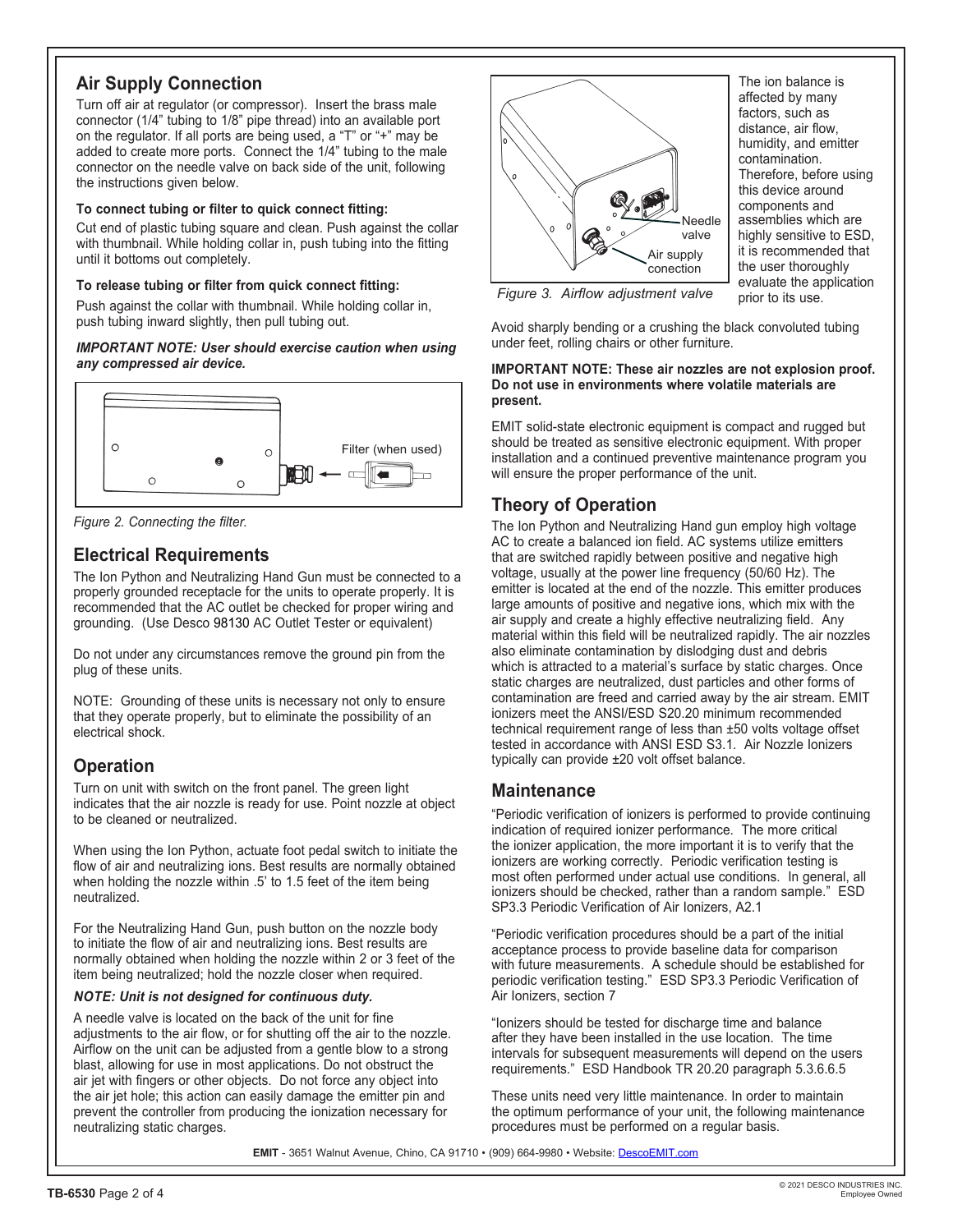Make sure that the air supply is clean and free of contamination and moisture. Drain compressor tank and filters periodically.



The filters may require draining several times daily, depending on your compressed air system.

The fuse may be replaced by removing the power cord at the back of the unit and opening the fuse box at the IEC receptacle. The controller uses a 1 amp fast acting fuse. For safety, do not use other ratings.

*Figure 4. Replacing the fuse*

Do not attempt to perform any repairs or adjustments on your EMIT equipment except for those covered in the operation manual. Self-made repairs could create a hazard and will void the warranty.

## **Replacing the Air Nozzle Assembly**

The air nozzle and hose assembly is designed to be removed or replaced by the user in the event of damage or wear. To replace the assembly, simply unscrew the collar at the base of the hose and gently disconnect the connector from the receptacle.



*Figure 5. Replacing air nozzle assembly*

To replace the nozzle assembly simply repeat the process in reverse.

*NOTE: Make sure the fittings inside the connector are properly aligned with their receptacles before tightening the threaded collar.*

## **Replacing the Air Filter of the Ion Python**

Periodic replacement of the air filter is recommended for optimum performance of the ionizer. Examine the filter for any evidence of contamination. The filter will turn red if there is any oil contamination. If there has been moisture build-up, there will be a change in air volume or a brownish color to the filter. If either of these conditions exist, you should replace the filter by unsnapping connectors. Depress air line connectors allowing removal of filter. The filter replacement is sold as EMIT item #50626 (two filters to a package). Be sure to observe the flow direction on filter when installing a replacement.



*Figure 6. Air filter replacement*

#### **Installation of the Controller and Ion Python Attachment**

The mounting slots on the bottom of the controller allow for easy mounting of the base. Install screws either on a wall or bench. Using the mounting slots, place controller on the screws for secure mounting of the unit. Mounting the controller underneath a bench or on a wall saves valuable bench space. After mounting the unit, a locking screw is provided on the back of the unit to prevent accidental removal.



*Figure 7. Installing controller to bench*



*Figure 8. Installation of Ion Python to bench.*

Once you have installed the base of the controller, you can now install the Ion Python Attachment to the bench. A bracket is included with the unit to facilitate easy mounting. Install bracket to the bench. Position the base of the Ion Python over the bracket and slide it on. Position the Ion Python so that the ion flow is focused on the equipment or area to be ionized.